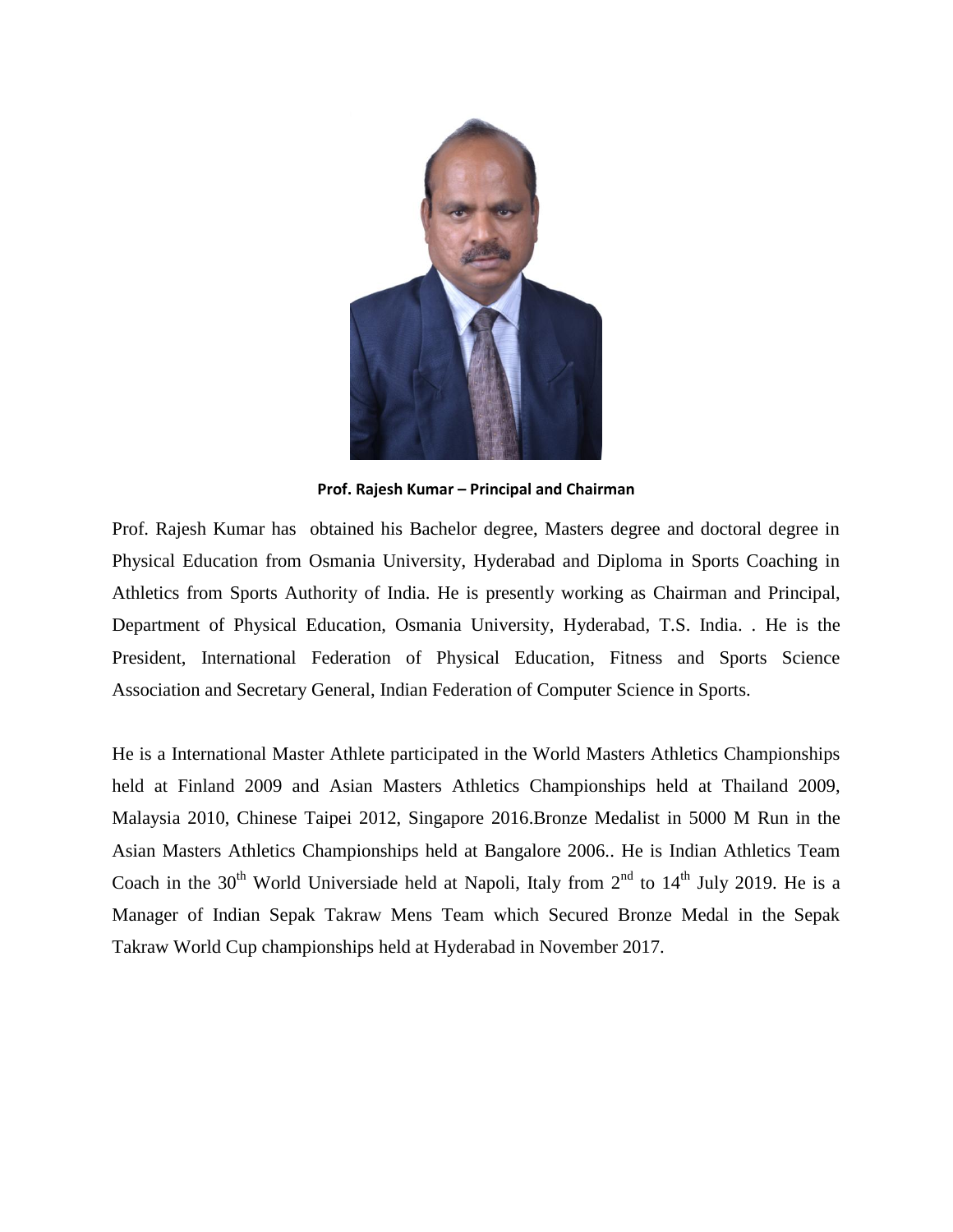He has participated and Present the papers in the International Conferences at London, China, Istanbul, Mauritius, Thailand, Philippines, Indonesia Vietnam, Malaysia, Bahrain etc.He has presented more than 100 papers in National and International Conferences and published more than 100 research papers in National and International reputed Journals.

He has published and edited 7 Book on Sports Psychology, Basic Sports Massage and Exploring Sport Development in Malaysia and India. Integrating of Training Methods and Sports Science Disciplines to Develop Champion Sprinters,Application Of Plyometric Training For Development Of Speed And Strength In Hockey,.Application Of Physical and Physiological Variables among Kabaddi Players in Relation to their Performance in Telangana,The Effectiveness Of Whole Body Cryotherapy (Wbc) Based On Perceived Recovery And Performance Measurement After Recovery Exercise Among Injured Athletes. He is a Chief Editor of International Journal of Health, Physical Education and Computer Science in Sports and Asian Journal of Physical Education and Computer Science in Sports.He is in Editorial Board member and Reviewer of many International and National Journals. His area of Research interest is Sports Training, Test and Measurement, Sports Technology and Athletics Training.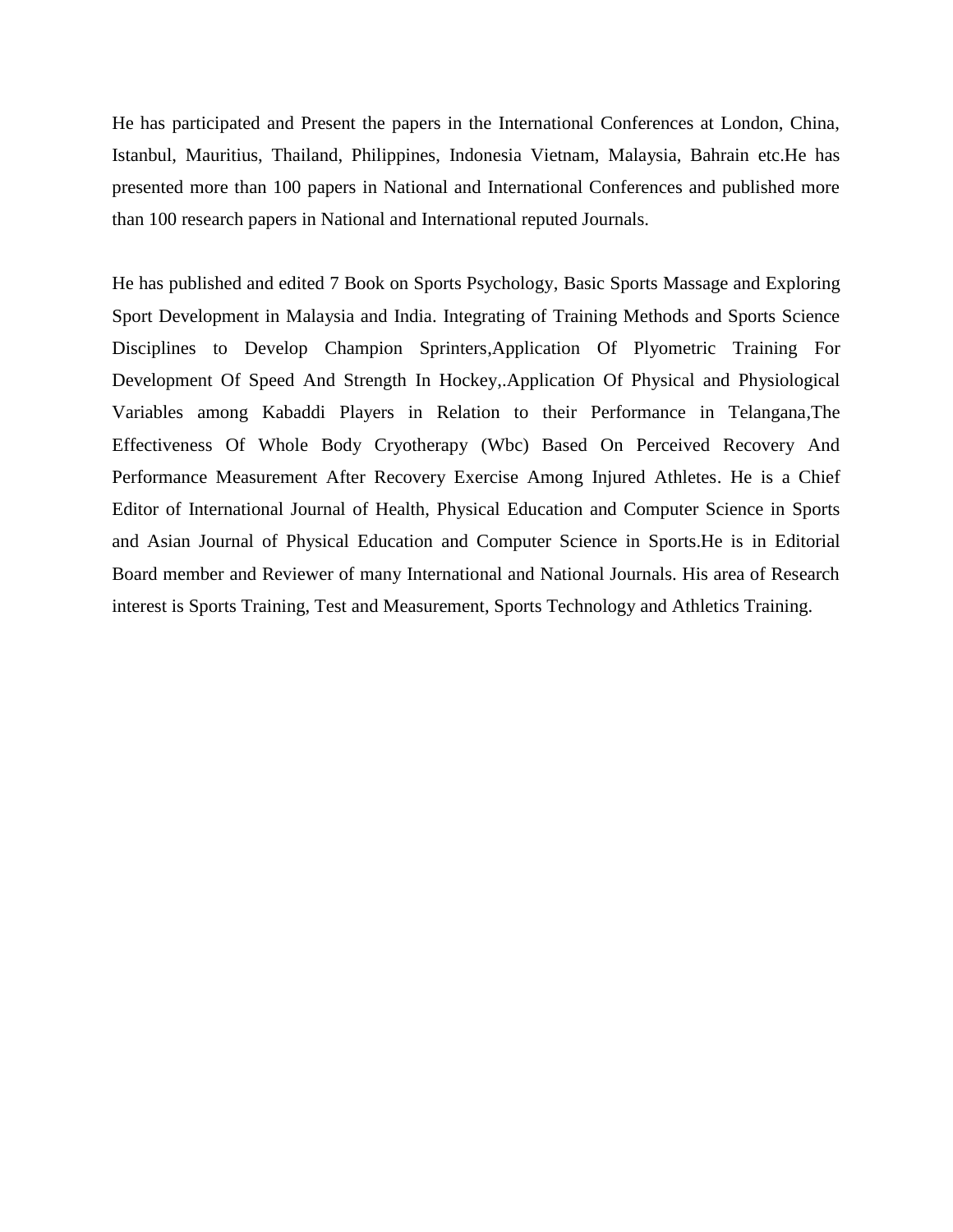

## **Prof. K. Deepla - Head, Dept. Of Phsyical Education**

Prof. K.Deepla has obtained his Bachelor degree, Masters degree and doctoral degree in Physical Education from Osmania University, Hyderabad He is presently working as Head, Department of Physical Education, Osmania University, Hyderabad and Secretary, Inter College Tournaments, Men Osmania University.

He is a association with Yoga Association and Yoga Players He has participated and Present the papers in the International Conferences at China, , Thailand, Philippines, Indonesia, etc.He has presented more than 50 papers in National and International Conferences and published more than 50 research papers in National and International reputed Journals..He is a Executive Editor of Osmania Journal of Physical Education.He is in Editorial Board member and Reviewer of many International and National Journals. His area of Research interest is Yoga.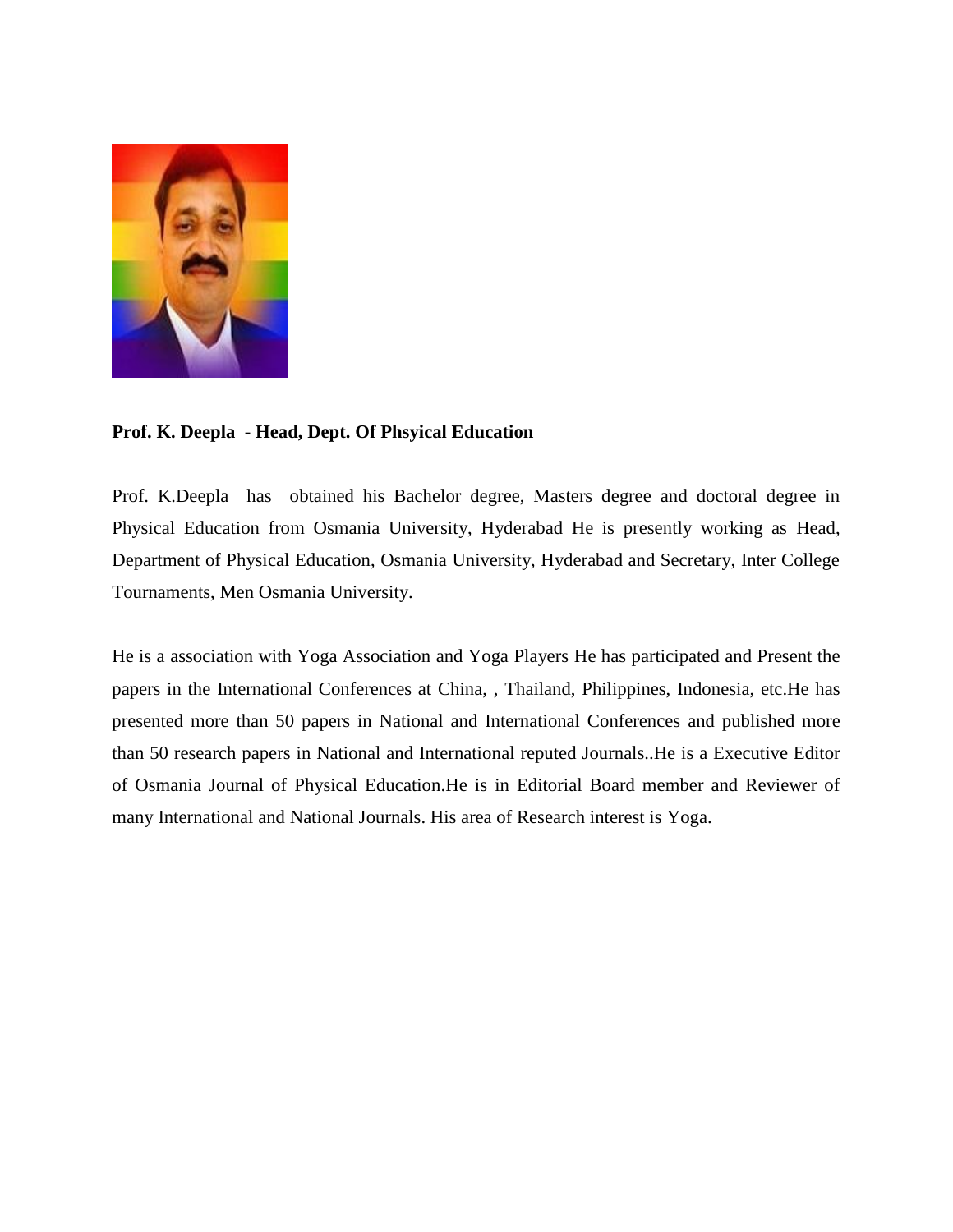

**Prof. L.B.Laxmikanth Rathod - Dean, Faculty of Education, OU**

Prof. L.B.Laxmikanth Rathod has obtained his Bachelor degree, Masters degree and doctoral degree in Physical Education from Osmania University, Hyderabad He is presently working as Dean, Faculty of Education, Osmania University, Hyderabad and Principal, Nizam College, OU, Hyderabad, T.S. India and. He is the Gen. Secretary, International Federation of Physical Education, Fitness and Sports Science Association and Org. Secretary, Indian Federation of Computer Science in Sports.

He is a Gen. Secretary of Telangana Korf Ball Association and Former University Foot Baller.He has participated and Present the papers in the International Conferences at London, China, Istanbul, Mauritius, Thailand, Philippines, Indonesia,Vietnam, Malaysia, Bahrain etc.He has presented more than 50 papers in National and International Conferences and published more than 50 research papers in National and International reputed Journals.He has published and edited many Books.He is a Executive Editor of International Journal of Health, Physical Education and Computer Science in Sports and Asian Journal of Physical Education and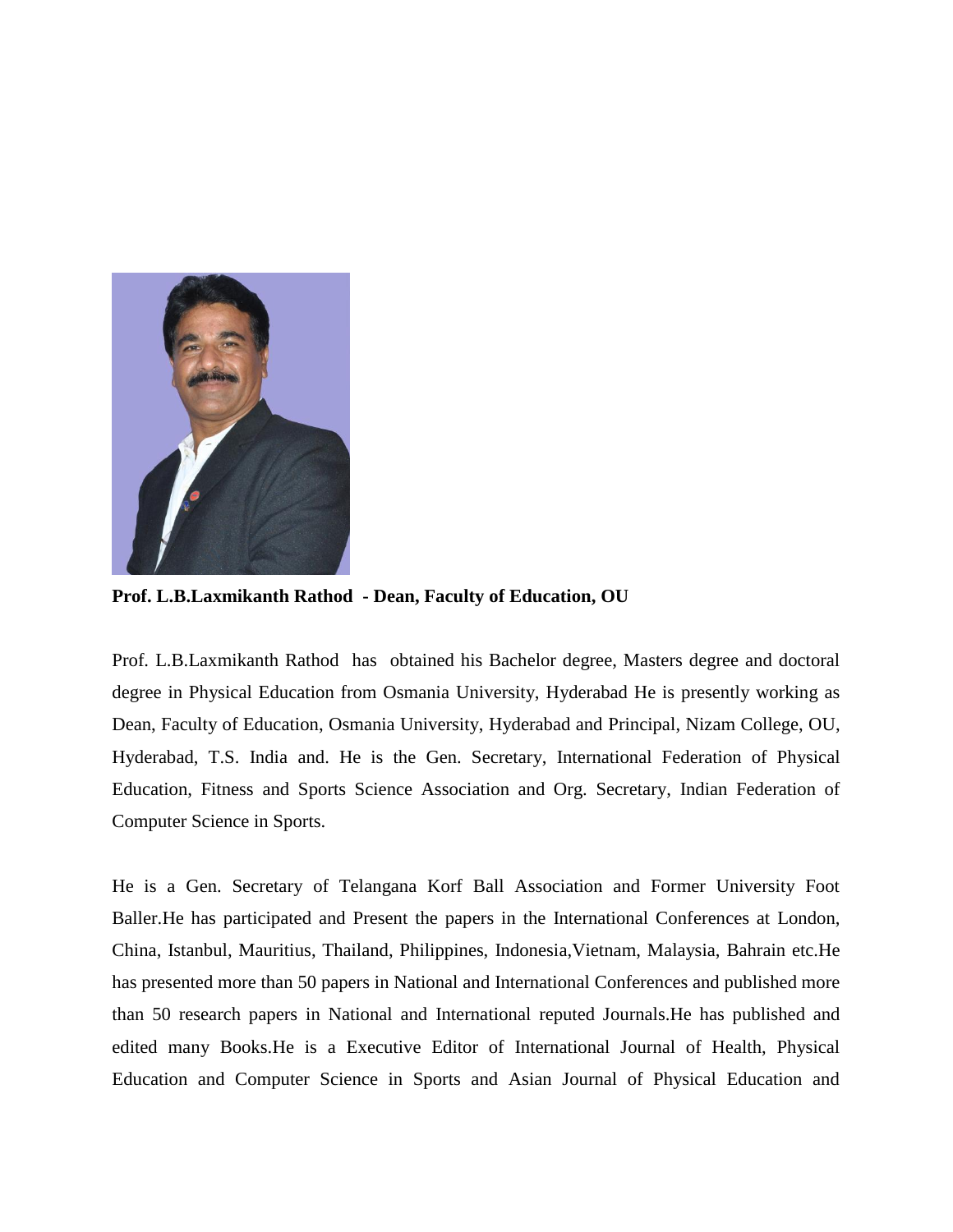Computer Science in Sports.He is in Editorial Board member and Reviewer of many International and National Journals. His area of Research interest is Soccer Training, Organization and Administration.



## **Prof. V. Satyanarayana - Convenor, TSPECET**

Prof. V. Satyanarayana has obtained his Bachelor degree, Masters degree and doctoral degree in Physical Education. He is presently Convenor, TSPECET -2021 and Chairman, Bos in Physical Education, M.G. University. Former Head, Director, Chairman, Bos in Physical Education, Osmania University. He is former Hockey and Athletics University Player.

He has participated and Present the papers in the International Conferences at China, Australia etc.He has presented more than 50 papers in National and International Conferences and published more than 100 research papers in National and International reputed Journals.He has published and edited many Books,

He is a Executive Editor of Osmania Journal of Physical Education.He is in Editorial Board member and Reviewer of many International and National Journals. His area of Research interest is Research, Sports Psychology, Sports Bio Mechanics etc.